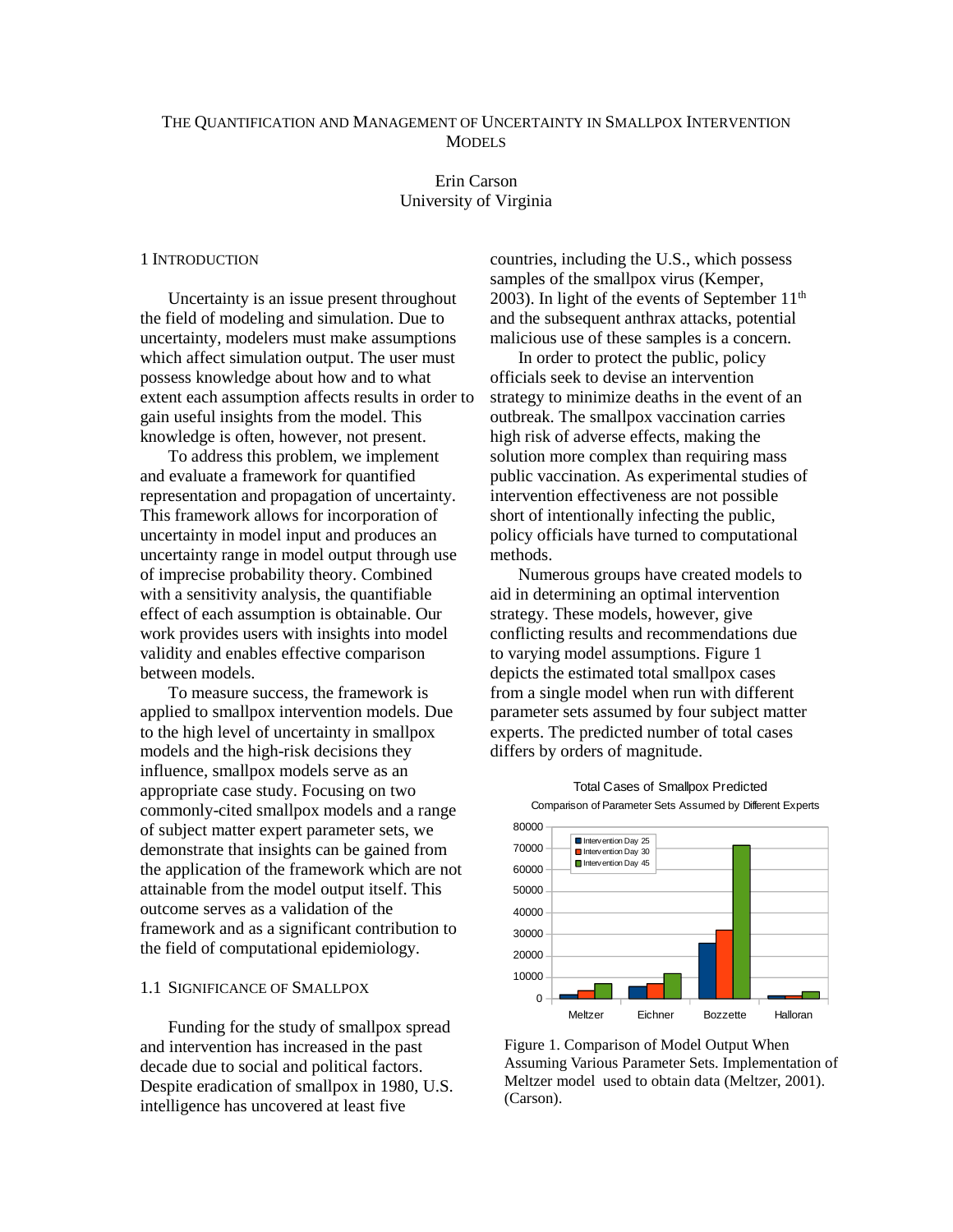The issue of conflicting results due to uncertainty has been acknowledged by epidemiologists. Ferguson (2003) argues that a detailed understanding of model sensitivity to assumptions is essential. He warns that if such analysis is not performed, incorrect policy decisions could be made, increasing the death toll of a smallpox outbreak. This work seeks to address the concerns of Ferguson, enabling policy officials to understand the effect of uncertainty when using model results as a basis for high-risk decisions.

### 1.2 OBJECTIVES

The objectives defining the scope of this work include:

- 1. Implementation of a framework for the quantification and propagation of uncertainty, including:
	- a. Enumeration of values and distributions for a set of assumptions common to the specified area of modeling
	- b. Calculation of imprecise probability structures, aggregating values and distributions from a variety of subject matter expert opinions
	- c. Implementation of models and ability to sample from uncertainty structures
- 2. Application of this framework to smallpox intervention models
- 3. Analysis of insights that can be obtained and benefits provided by use of this framework to serve as validation of effectiveness

### 2 BACKGROUND

To preface this study, we present an overview of commonly-cited smallpox intervention models and methods in imprecise probability theory.

# 2.1 SMALLPOX INTERVENTION MODELS

Multiple groups have built models to simulate smallpox spread and intervention techniques. These models are based on the accepted SEIR compartmental model to describe disease spread, in which an individual goes through Susceptible, Exposed, Infected, and Removed stages. Progression to the next stage is determined by a probability distribution.

The Center for Disease Control and Prevention in Atlanta, Georgia published a model in 2001 (Meltzer, 2001). The authors consider vaccination, quarantine, and a combination technique in halting disease spread. Their results led to the recommendation of a combination of quarantine and vaccination in the event of an outbreak.

In 2002, an intervention model was published in *Science* (Halloran, 2002). This group considers different vaccination strategies, modeling targeted vaccination as well as mass vaccination before and after the epidemic. The resulting policy recommendation is highly dependent on whether there exists residual immunity from vaccinations up until 1972. When residual immunity is assumed, this group found that targeted vaccination is optimal under all scenarios.

A third model, from the University of Tubingen in Germany, focuses on case isolation, contact tracing, and vaccination of contacts as intervention methods (Eichner, 2003). The author claims that a smallpox outbreak could be extinguished in less than half a year with no more than 550 cases per 100 index cases.

A model created by the RAND Center for Domestic and International Health Security goes a step further, simulating a variety of attack scenarios (Bozzette, 2003). The study focuses solely on strategies involving vaccination, including mass vaccination, ring vaccination, and prophylactic vaccination. Potentially adverse effects of vaccination are considered when determining an optimal policy. The authors conclude that prior vaccination of health care workers is preferable, but depending on the scenario, mass vaccination could cause more deaths than the disease itself.

Elderd et al (2006) addresses the call for recognition and analysis of smallpox model uncertainties. They study a model with vaccination strategies incorporated and focus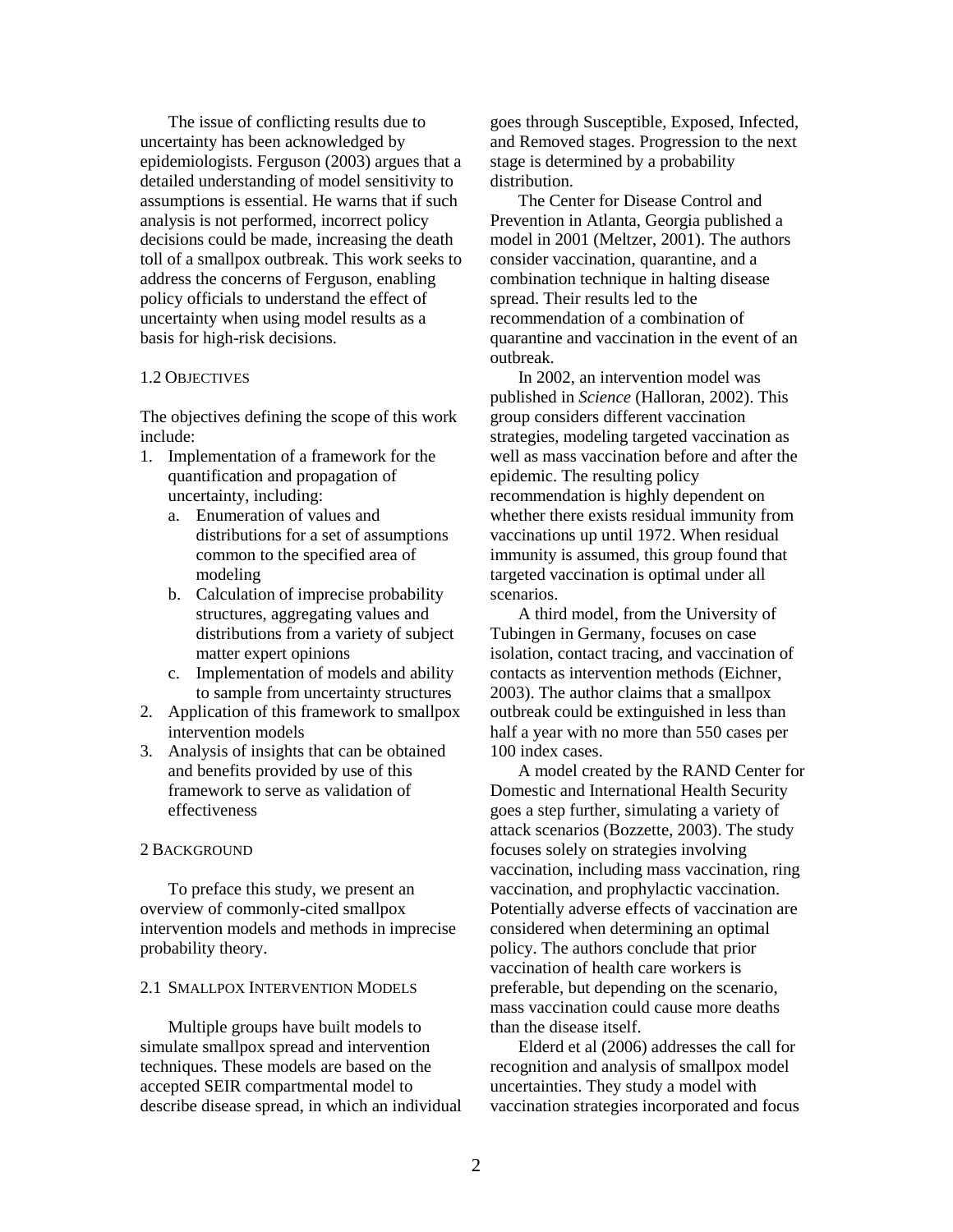on four key epidemic parameters. Their results quantitatively demonstrate the risks associated with ignoring uncertainty in these four parameters. However, only uncertainty in disease spread is taken into account and uncertainty estimates are based on historical outbreak data rather than current subject matter expert estimates. Furthermore, the methodology used is only applicable to analytic models, whereas a large portion of smallpox models are agent-based. Their results therefore do not go far enough in aiding a policy official to evaluate and support an intervention strategy.

### 2.2 IMPRECISE PROBABILITY THEORY

Imprecise probability theory is useful in capturing uncertainty in parameters and distributions, enabling the representation of both partial knowledge and conflicting knowledge. The simplest approach employs traditional probability theory, allowing computation of expected value and upper and lower bounds. However, traditional probability theory falls short in the representation of epistemic uncertainty, uncertainty due to a lack of knowledge. The use of probability boxes improves upon the shortcomings of traditional probability theory. Probability boxes allow epistemic and aleatory uncertainty, uncertainty due to inherent variability, to be represented differently through upper and lower bounds of possible values.

Dempster-Shafer theory goes a step further and allows multiple, contradictory intervals, and employs "belief" and "plausibility" functions as upper and lower bounds (Spiegel, 2007). Belief is used to quantify the extent to which evidence exists to imply something *is* true, and plausibility captures the extent to which evidence implies that something *might* be true. Dempster-Shafer theory is useful because it allows for the incorporation of only partial information and allows results to be derived despite conflicting evidence. Due to the conflicting and partial information present in smallpox data and subject matter expert opinions, we have

selected Dempster-Shafer theory for use in this study.

The framework employed here for uncertainty representation and propagation was implemented based on methods proposed in Spiegel (2007). Spiegel outlines a plan for a new programming language, RiskModelica, which will enable specification of uncertainty. The success of the work presented here establishes the viability and utility of RiskModelica.

#### 3 METHODOLOGY

Two commonly-cited smallpox intervention models were selected for use in this study: Meltzer (2001) and Eichner (2003). Our framework's methodology involves model implementation and validation, generation of Dempster-Shafer imprecise probability structures, and propagation of uncertainty through the simulation.

Although smallpox is employed as a case study, we suspect that our study can benefit other fields which use modeling and simulation for decision-making purposes. A generalized approach is as follows:

- 1. In-depth analysis of relevant models and enumeration of both implicit and explicit assumptions made in each
- 2. Identification of uncertain quantities or methods associated with each assumption
- 3. Collection of a variety of subject matter expert opinions and data sets to support various estimates of uncertain quantities
- 4. Quantification of uncertainty using imprecise probability theory
- 5. Modification of models to sample from imprecise probability structures
- 6. Analysis of the extent to which each uncertain quantity enlarges this range

# 3.1 MODEL IMPLEMENTATION AND VALIDATION

Models presented by Meltzer (2001) and Eichner (2003), herein referred to as the Meltzer model and the Eichner model, were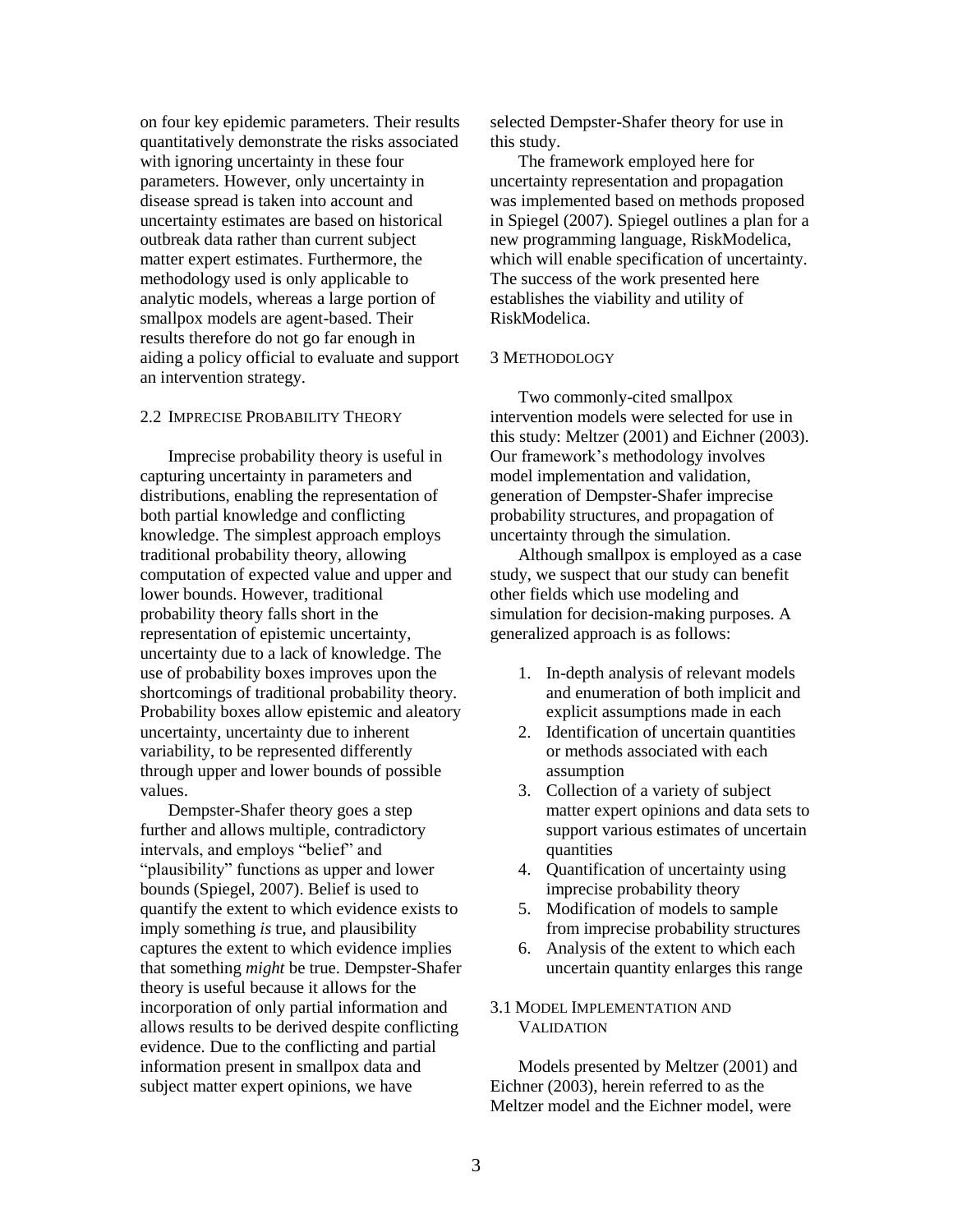selected for use based on ease of implementation and their prominence in the literature. The Meltzer model simulates a smallpox outbreak with 100 index cases and a transmission rate of 3.0, with an infinite population of susceptible individuals. The model assumes that contagion begins during the prodromal period. Quarantine, vaccination, and a combination strategy are considered, although our implementation is restricted to quarantine for simplification. Meltzer reports that an outbreak can be controlled if 50% of infected individuals are quarantined per day, considering intervention starting on day 25, 30, and 45.

Based on the published algorithm and parameter descriptions, the Meltzer model was implemented in Java. A comparison between published results and our implementation is given in Figure 2. Although our implementation and published results do not correspond precisely, results are on the same order of magnitude and general trends are preserved. Because the general order of magnitude of predicted cases is the important result, we consider the implemented model valid.

The Eichner model focuses on contact tracing as a method to stop disease outbreak. Eichner assumes 100 initially infected, with a transmission rate of 5 people. Time to detect a case starts at 7 days and exponentially decays over time to 3 days. Detected cases are immediately isolated and 5 close contacts are kept under surveillance. Code for the Eichner simulation was provided by the author, and thus the model used here is identical to the model used to obtain published results. Therefore, validation experiments were not necessary.

## 3.2 GENERATION OF IMPRECISE PROBABILITY **STRUCTURES**

Our study focuses on five uncertain quantities: distributions for incubation time, prodromal time, and symptomatic time, as well as singlevalued parameters for number of initial cases and transmission rate. These quantities were selected based on commonality in smallpox intervention models.



Figure 2. Comparison of Meltzer Implementation to Published Results. Data is given for simulations with intervention starting on day 25, 30, and 45. Results are presented for total cases and new cases per day. (Carson).

Subject matter expert opinions were collected and organized for use in generating uncertainty structures. Data for transmission rate is displayed in Table 1, while ranges for the remaining uncertain parameters and distributions are listed in Appendix A. Dempster-Shafer theory was used for quantification of uncertainty and the aggregation of various subject matter expert opinions. The MatLab Imprecise Probability Toolbox was used to calculate cumulative distribution functions for each disease stage distribution. For transmission rate and index case parameters, the calculation was performed by hand. The resulting Plausibility and Belief distributions for Incubation length are displayed in Figure 3. Remaining distributions can be found in Appendix B.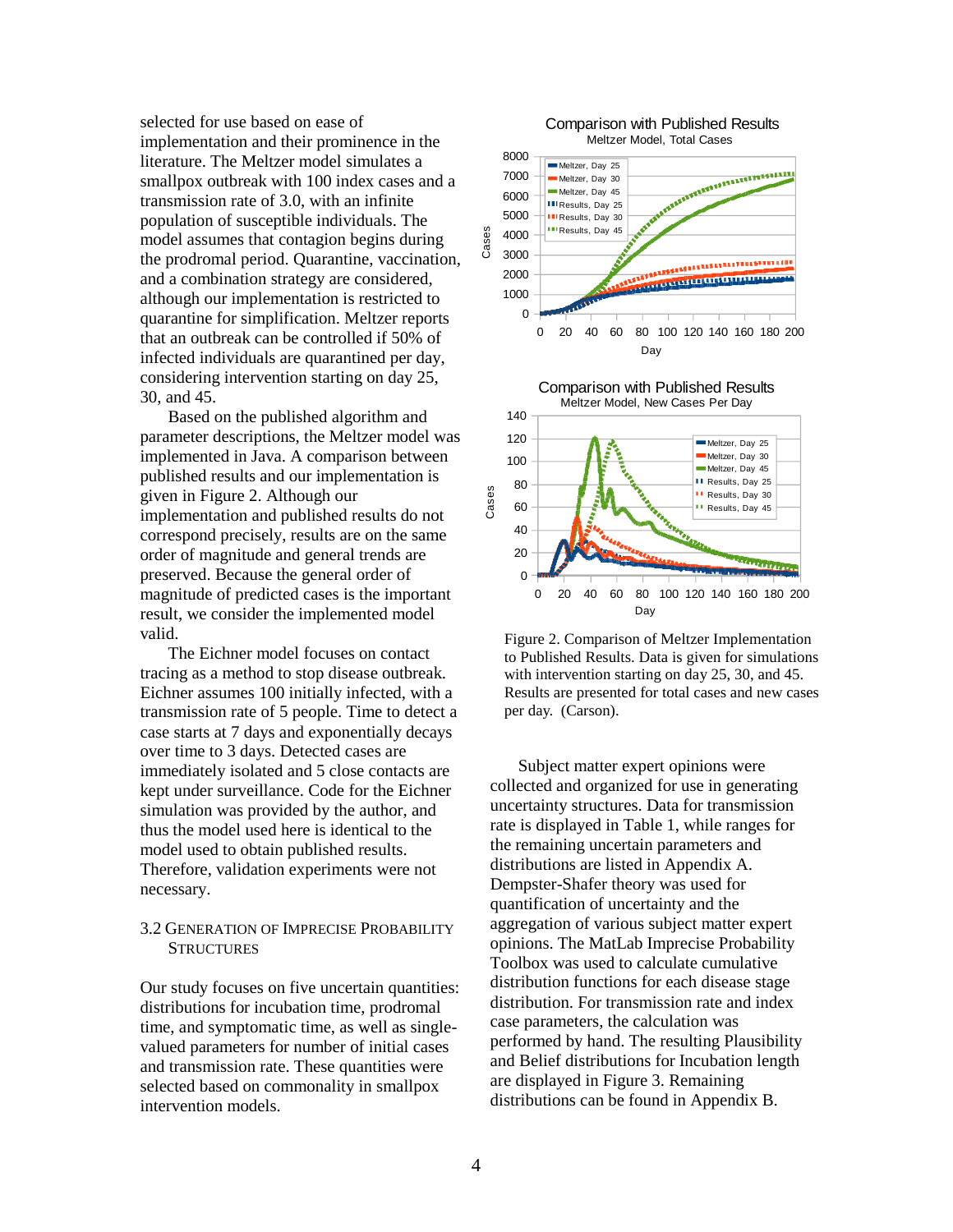| <b>Range/Value</b> | Source              |  |  |
|--------------------|---------------------|--|--|
| $3-6$              | (Kretzschmar, 2004) |  |  |
| 5                  | (Eichner, 2003)     |  |  |
| 5.23               | (Kretzschmar, 2004) |  |  |
| 3                  | (LeGrand, 2003)     |  |  |
| 3.2                | (Halloran, 2002)    |  |  |
| $10-20$            | (Kretzschmar, 2004) |  |  |
| 5                  | (Porco, 2004)       |  |  |
| 3                  | (Kaplan, 2002)      |  |  |
| $3.5 - 6$          | (Kaplan, 2002)      |  |  |
| $1.5 - 20$         | (LeGrand, 2003)     |  |  |
| 4.52-10.1          | (Eichner, 2003)     |  |  |
| 3                  | (Meltzer, 2001)     |  |  |

Table 1. Ranges of Subject Matter Expert Opinions for Transmission Rate Value. (Carson).



Figure 3. Plausibility Belief Graph for Incubation Length Distribution. (Carson).

### 3.3 UNCERTAINTY PROPAGATION

Plausibility and Belief functions portray a static view of uncertainty in model structure and parameters. For the purpose of obtaining uncertainty in model output using these structures, the uncertainty must be propagated over time through simulation. Sampling from a Plausibility-Belief distribution involves

sampling from points both on and in between the two cumulative distribution functions.

We implemented this sampling method by creating a mesh across the graph and then selecting points on and in between the distributions. The mesh size was calculated based on the smallest distance between consecutive x and y values obtained for the plausibility and belief functions. To sample from the array of selected points, a random index was selected using the random number generator available in Java's Math package.

Each simulation was run for 1000 experiments, sampling from the Plausibility-Belief functions to obtain individual incubation length, prodromal length, and infection length, and to obtain a global transmission rate and number initially infected. The results of the experiments serve to create upper and lower bounds enveloping the range of output uncertainty.

#### 4 EXPERIMENTAL RESULTS AND ANALYSIS

Experiments were run for both the Meltzer model and the Eichner model, sampling from the generated uncertainty structures for the five selected uncertain quantities. In order to obtain a view of how different subject matter expert opinions align within the uncertainty envelope, the Meltzer model and the Eichner model were also run substituting in parameter sets used by various subject matter experts. Table 2 displays the parameters and distributions used.

To portray the quantifiable impact of each specific assumption, sensitivity analyses were performed for each of the five uncertain quantities for the Meltzer model. A similar exercise can be performed for the Eichner model.

#### 4.1 MELTZER MODEL UNCERTAINTY RESULTS

Results were obtained for the Meltzer model for intervention starting on days 25, 30, and 45. Simulation output is organized to portray both cumulative total cases and the number of new cases per day. This format was selected to mirror the results reported by Meltzer (2001). Figure 4 shows simulation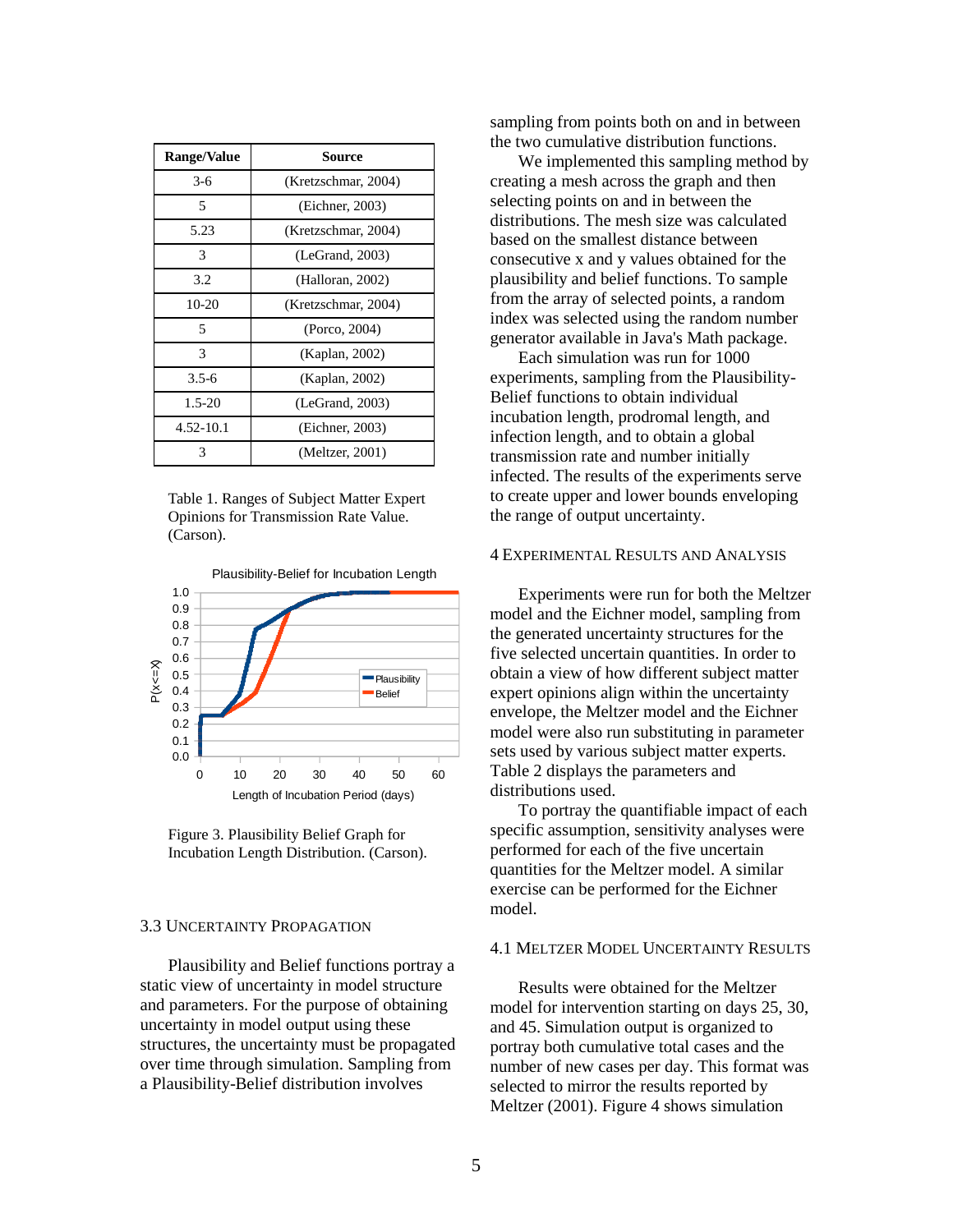|                              | Meltzer                                                  | Eichner                              | Halloran          | <b>Bozzette</b>       |
|------------------------------|----------------------------------------------------------|--------------------------------------|-------------------|-----------------------|
| Incubation<br>Length (days)  | 5-18 (Derived from<br>inverse CDF in<br>(Meltzer, 2003)) | Gamma ( $\mu$ =11.6, $\sigma$ =1.90) | Uniform $(10,14)$ | Uniform $(5.5, 22.5)$ |
| Prodromal<br>Length (days)   | Uniform $(1,3)$                                          | Gamma ( $\mu$ =2.49, $\sigma$ =.88)  | Uniform $(3, 5)$  | Uniform $(1.5, 4.5)$  |
| Symptomatic<br>Length (days) | Uniform $(10.15)$                                        | Gamma ( $\mu$ =16, $\sigma$ =2.83)   | Uniform (14, 17)  | Uniform $(9,25)$      |
| Transmission<br>Rate         | 3                                                        | 5                                    | 3.2               | 3.4                   |
| Index Cases                  | 100                                                      | 100                                  |                   | 350                   |

Table 2. Parameter Sets for Uncertain Quantities from Four Subject Matter Experts. Parameter set for Bozzette is from "building attack" scenario, chosen to most closely match attack scenario in other models. (Carson).

output for intervention starting on day 25, plotted on a log scale. Graphs for the remaining simulations are located in Appendix C. Dashed lines correspond to simulation results when run with a parameter set from a certain subject matter expert, while solid lines represent upper and lower bounds obtained by sampling from the uncertainty structures. Plotting model results using parameter sets advocated by different subject matter experts allows comparison of these estimates. It should be noted that the four parameter sets tested were only a subset of the values used to generate the uncertainty distributions.

When uncertainty is taken into account, the Meltzer model predicts a broad range of possible outcomes. The upper bound indicates exponential growth despite quarantine intervention, while the lower bound indicates that intervention methods successfully stopped spread of disease.

From the results, conclusions can be drawn which aid in understanding the impact of model assumptions. Analysis of new cases per day indicates that of the four parameter sets, the parameters chosen by Meltzer were the only set to result in control of the outbreak. This information indicates that success of the quarantine algorithm advocated by Meltzer depends highly on assumptions made by Meltzer. This serves as a warning to health officials when using the Meltzer model to support a quarantine policy.

Such insights provide valuable information to the user. When assumptions

Total Cases- Meltzer Simulation Intervention on Day 25





Figure 4. Total Cases and New Cases Per Day for Meltzer Model Uncertainty Analysis. Dependent variable axis is log scale. Lower bound for New Cases Per Day is constantly 0, and thus not visible on the log scale. (Carson).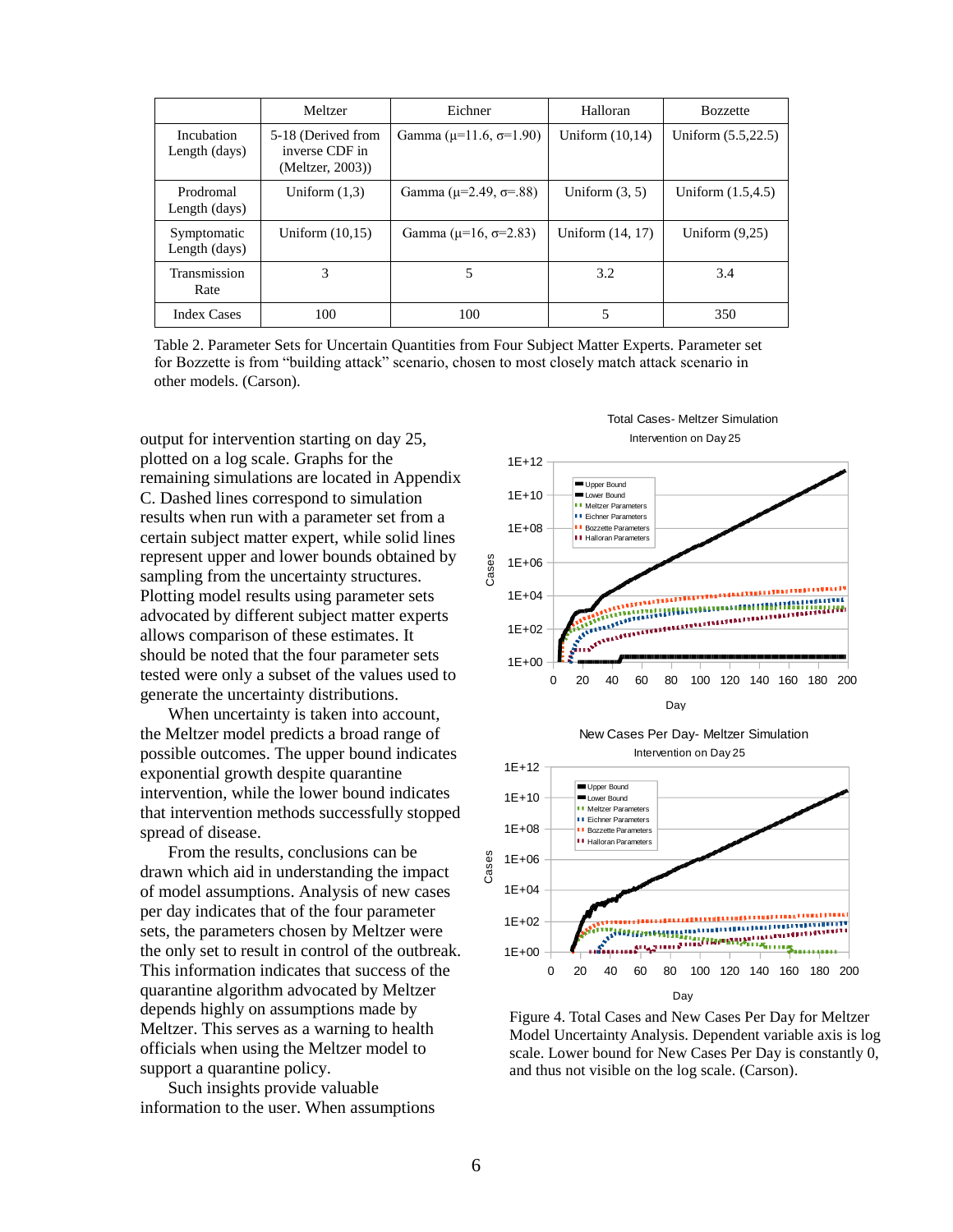made in the model are accounted for through uncertainty analysis, it is apparent that Meltzer's intervention policy will not necessarily be successful. Additionally, use of the framework demonstrates that Meltzer's assumed parameter values produce results inconsistent with three other subject matter experts.

### 4.2 EICHNER MODEL UNCERTAINTY RESULTS

The Eichner model implements contact tracing with surveillance as an intervention strategy. Uncertainty analysis was performed for five contacts traced per detected case. Simulation output, in Figure 5, is depicted in terms of total cases per day and the number of cases that go undetected per day in order to mirror the results published by Eichner (2003). The graph of total detected cases per day is plotted on a logarithmic scale. Again, dashed lines correspond to the parameter sets used by Meltzer, Eichner, Bozzette, and Halloran. These parameter sets are only a subset of the information used to generate the uncertainty structures.

Simulation results when taking uncertainty into account provide valuable insight in analysis of the Eichner model. The quarantine method of contact tracing and surveillance in the Eichner model proves to stop epidemic spread with as many as 1000 initial index cases and a high transmission rate of 20 individuals infected per infective case. The upper bound, obtained by sampling from Plausibility-Belief distributions for each uncertain parameter, indicates that spread of disease is decreasing after 200 days. From this data, the policy official can conclude that, based on the uncertain parameters analyzed, a variety of subject matter expert opinions and historical outbreak datasets agree*: the intervention strategy used in the Eichner model will successfully stop a smallpox outbreak*.

Of course, one can not draw the definitive conclusion that such a strategy will stop disease spread in all cases. A broader range of historical data incorporated into uncertainty structures and analysis of other parameters in the model may help, but this still fails to



Figure 5. Total Detected Cases Per Day and Undetected Cases Per Day for Eichner Uncertainty Analysis. Total Detected Cases plotted on log scale. (Carson).

provide indication that the future will be dependent on the past. Caution must be exercised.

### 4. 3 ANALYSIS OF PARAMETER SENSITIVITY

A sensitivity analysis was performed for the Meltzer model to assess the extent to which each uncertain parameter contributes to the inability to control disease spread. Results are presented for the cumulative number of infectious cases. For all experiments, parameters and distributions in the original Meltzer model were kept constant except the quantity in question. Figure 6 displays the simulation results for sensitivity of the incubation length distribution and the prodromal length distribution. Results for the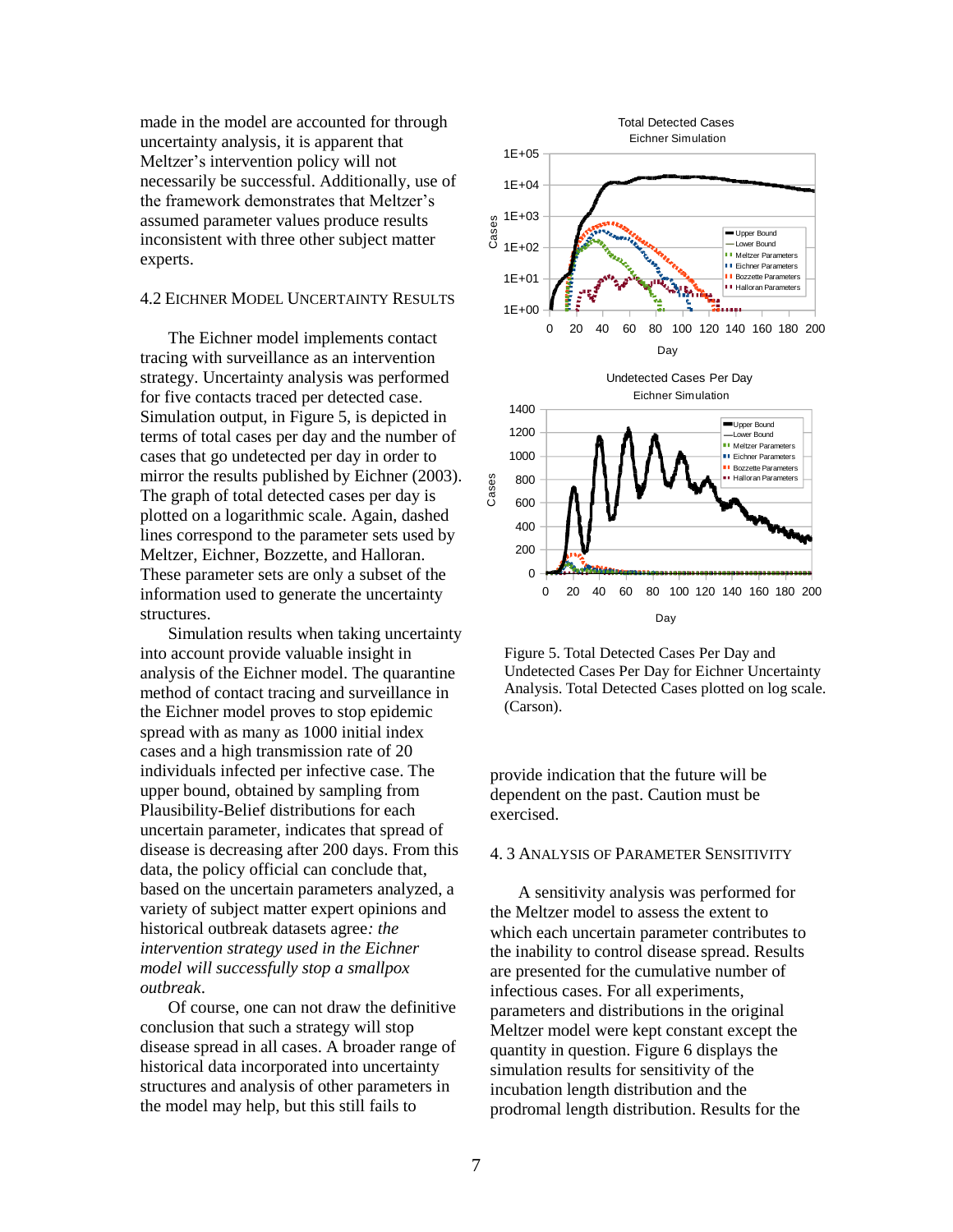remaining parameters are listed in Appendix C.

Results indicate that the model is slightly sensitive to the incubation distribution selected. The total number of cases ranges from 500 to around 2500 at day 200, but the trend is decreasing in all cases. Results are similar for the symptomatic period distribution.

The selection of the prodromal period length, however, produces a wide range of results. Both Meltzer and Eichner parameter sets predict the end of disease spread, while others result in no control by intervention. Halloran's distribution for prodromal length produces the highest values for stage duration of all four parameter sets.

An analysis of model structure indicates that this behavior is attributable to structural choices made in the model. Meltzer assumes that an individual becomes contagious and can spread disease during the prodromal period, but due to a lack of physically evident symptoms of smallpox during this stage, only those in the symptomatic stage are eligible for quarantine. Thus, the longer the prodromal period, the more time an individual can spread infection without intervention.

For single-valued transmission rate and index case parameters, model sensitivity varies significantly as well. Selection of the number of initially infected individuals scales the resulting number of cases, but does not cause disease spread to grow exponentially despite intervention. The number of infected individuals, however, is exponential with respect to the transmission rate.

The user gains valuable insights through use of the uncertainty framework in sensitivity analysis. It can be concluded that a high transmission rate is the primary cause of large estimates of total cases in the results, preventing quarantine efforts from controlling smallpox spread. It is also evident that the structural assumptions in the Meltzer model necessitate careful choice of prodromal distribution. One can also make quantifiable comparisons between the effects of different subject matter expert assumptions.



Figure 6. Sensitivity Analysis for Incubation Distribution and Prodromal Distribution. (Carson).

#### 5 CONCLUSION

This work has large implications for use in evaluating and analyzing models to support decision-making. By recognizing model assumptions and quantifying uncertainty in corresponding model parameters, uncertainty in model output can be obtained. Sensitivity analysis can provide further insight into which parameters have the greatest effect on increasing the bounds of the uncertainty envelope. Through use of a case study, we have demonstrated how application of this framework can increase understanding of model assumptions and provide benefits to the end user of the model.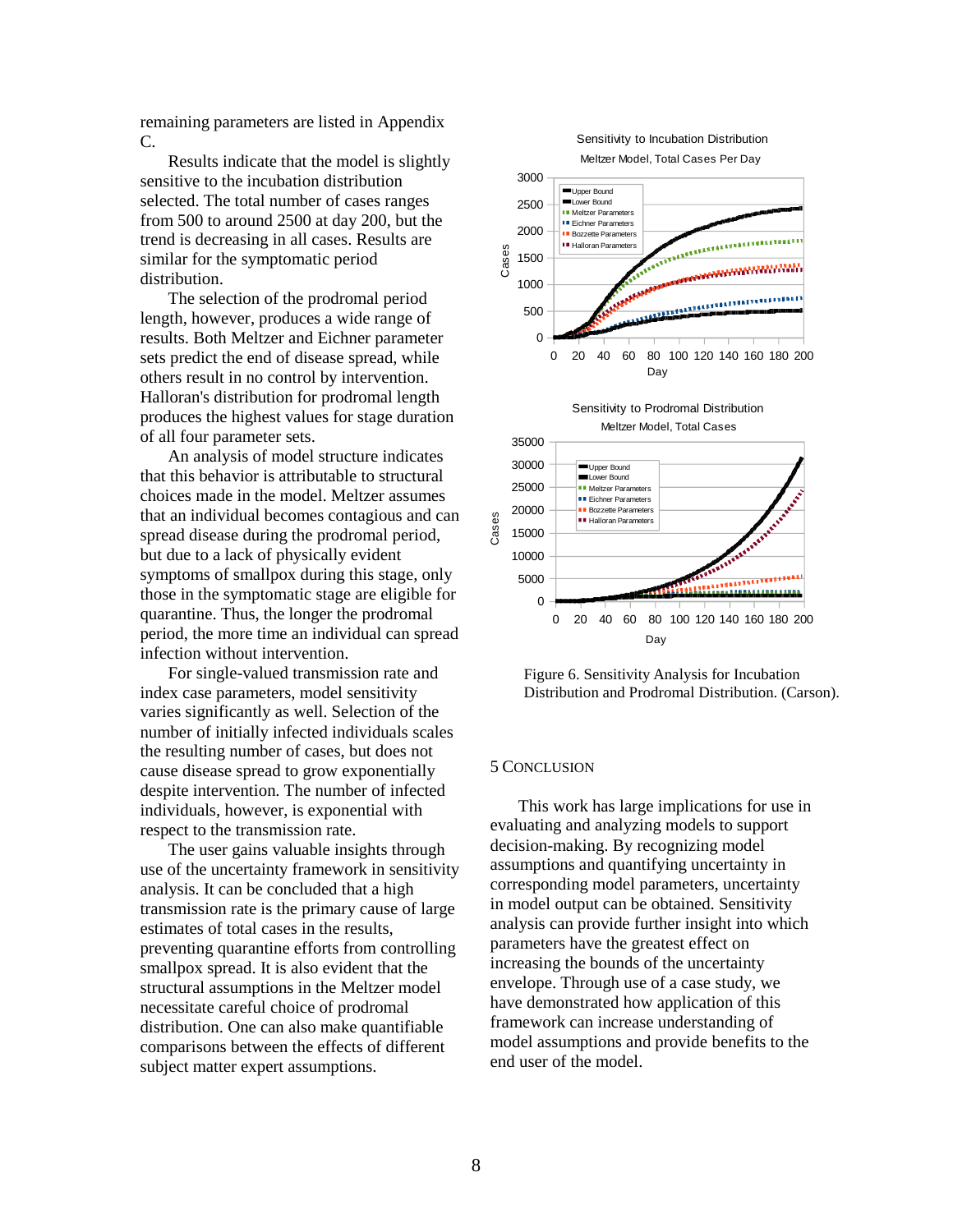# 5.1 SUMMARY

The quantification and proper management of uncertainty is necessary where models are used to support high-risk decisions. Differences in model output and corresponding policy recommendations can be attributed to a number of assumptions, reflecting underlying uncertainty. To aid policy officials in interpreting and analyzing these conflicting results in terms of assumptions, a framework for uncertainty analysis has been implemented. This framework, which employs imprecise probability theory, has been applied to smallpox intervention models to demonstrate benefits of its use.

Due to high variability in predictions of smallpox spread and intervention strategy recommendations from different models, uncertainty analysis is necessary in order for such models to be useful in decision-making (N.M. Ferguson, 2003). The quantification and propagation of uncertainty in two smallpox intervention models for five uncertain quantities has been performed. Experimental results show that the Meltzer model and the Eichner model vary significantly even when uncertainty in these parameters is accounted for. A sensitivity analysis performed with uncertainty estimates provides insight into which assumptions have the greatest effect on model results. This, in turn, aids the policy official in assessment of the two different intervention strategies used, as well as in comparison between models and subject matter expert opinions.

### 5.2 INTERPRETATION

The results of the case study demonstrate that the Meltzer model and corresponding intervention strategy are more sensitive to assumptions than the Eichner model. Results of uncertainty propagation show that under certain sets of assumptions considered valid by subject matter experts, the Meltzer model predicts total number of smallpox cases in the trillions, despite attempted quarantine rate of 50% per day. In contrast, the uncertainty range for total cases predicted by the Eichner model,

for the four parameter sets differs by only three orders of magnitude. Furthermore, of the four parameter sets assumed by four subject matter experts, the Meltzer model results show that Meltzer's assumptions were the only parameter set to result in end of the outbreak. Such results provide a caution to individuals using this model to support high-risk decisions.

A sensitivity analysis for each of the five uncertain quantities tested in the Meltzer model provides further information about which parameters must be considered most carefully. The choice of transmission rate and the distribution for the length of the prodromal period can result in predicted exponential growth of the epidemic, despite intervention. The number of index cases and distributions for the length of the incubation period and symptomatic period, although scaling the number infected in some cases, did not change the predicted end of epidemic spread after 200 days.

Due to high levels of uncertainty, various smallpox intervention models provide significantly different results. Application of our framework for uncertainty quantification has enabled insights into the effect of model assumptions not otherwise possible. We conclude that application of this framework is not merely beneficial to the user, but essential for models used in high-risk decision-making.

#### 5.3 RECOMMENDATIONS FOR FUTURE WORK

To continue the study of uncertainty in smallpox intervention models, it is recommended that other assumptions and uncertainty be incorporated in order to paint a broader picture of the effects of uncertainty on output for these two models. Such assumptions may include existing residual immunity and structural changes such as vaccination policy. In order to analyze uncertainty when dealing with structural changes, a combinatorial method must be used to test uncertainty in place of imprecise probability theory.

Results of such a study will become increasingly robust as more information is incorporated into imprecise probability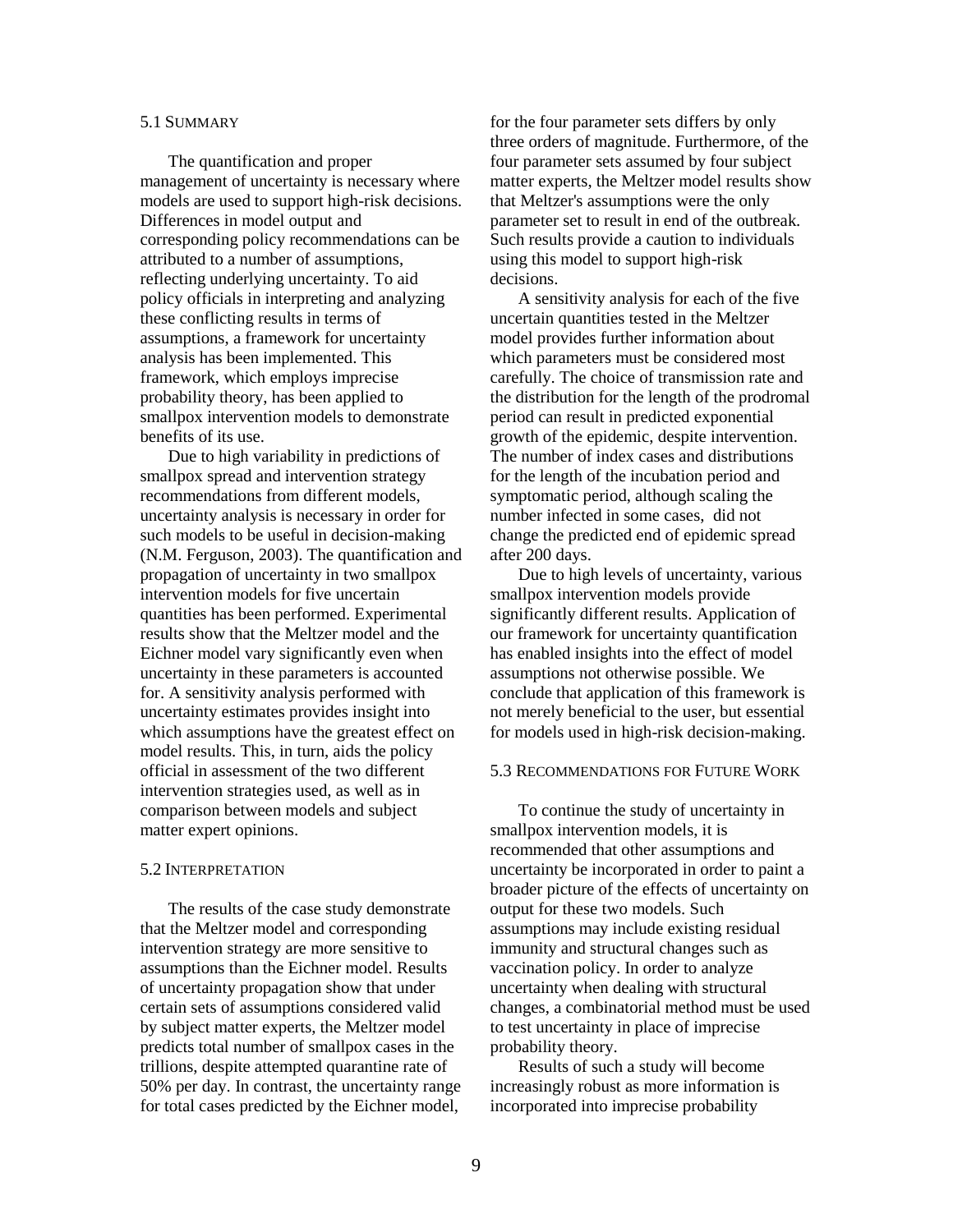analysis. Data and distributions used here were extracted from various published work on smallpox models. Information calculated directly from historical outbreak documents, available from the World Health Organization database, could prove to be useful.

We highly recommend that this framework for uncertainty management be applied to other areas of study. Both modelers and model users can benefit from an increased understanding of how assumptions affect model behavior. This understanding enables informed decision-making when the user faces conflicting evidence.

It is necessary, however, that the user understands the limitations of modeling and simulation in general. Model results should not be viewed as definitive or absolutely correct, or be used as the single source in making predictions and high-risk decisions. No matter the amount of assumptions and data that are taken into account in uncertainty analysis, one can not conclude that the past will be an indication of the future. Although models can not solely provide definitive answers, they are useful tools for gaining insight and understanding which can help a user make decisions.

#### **REFERENCES**

- Bozzette, S. A., Boer, B., Bhatnagar, V., Brower, J. L., Keeler, E. B., Morton, S. C., & Stoto, M.A. (2003). A Model for Smallpox Vaccination Policy. *New England Journal of Medicine, 348*(5), 416-425.
- Brouwers, L. MicroPox: a Large Scale and Spatially Explicit Microsimulation Model for Smallpox Transmission. Stockholm Group for Epidemic Modeling, *Swedish Institute for Infectious Disease Control*.
- Carson, E. C. & Reynolds, P. F. (2008). Identifying Assumptions and Managing Uncertainty in Epidemic Models. *Proceedings of the VMASC Conference, Old Dominion University*.

Eichner, M. (2003). Case Isolation and Contact Tracing Can Prevent the Spread of Smallpox. *American Journal of Epidemiology*, *158*(2).

- Eichner, M., Dietz, K. (2003). Transmission Potential of Smallpox: Estimates Based on Detailed Data from an Outbreak. *American Journal of Epidemiology,* (158), 110-117.
- Elderd, B. D., Dukic, V. M., Dwyer, G. (2006). Uncertainty in predictions of disease spread and public health responses to bioterrorism and emerging diseases. *Proceedings of the National Academy of Science,* (103), 15693-15697.
- Ferguson, N. M., Keeling, M. J., Edmunds, W. J., Gani, R., Grenfell, B. T., Anderson, R. M., & Leach S. (2003). Planning for Smallpox Outbreaks. *Nature, 425*, 681-685.
- Ferguson, S., et al. (2003). Constructing Probability Boxes and Dempster-Shafer Structures. *Sandia National Laboratories.*
- Grune-Yanoff, T. (n.d.). Agent-Based Models as Policy Decision Tools: The Case of Smallpox Vaccination. Royal Institute of Technology, Stockholm. 1-114.
- Halloran, Elizabeth M., et al. (2002). Containing Bioterrorist Smallpox. *Science*, (298), 1428-32.
- Kaplan, E.H., Craft D.L., and Wein L.M. (2002). Emergency response to a smallpox attack: the case for mass vaccination. *Proceedings of the National Academy of Science*, (99),10935-10940.
- Kemper, A. R., and Davis, M. M. (2003). Under Scrutiny: Smallpox Vaccine Recommendations. *Expert Opinion, 4*(8). 1207-1214.
- Kretzschmar M., et al. (2004). Ring vaccination and smallpox control. *Emerging Infectious Disease,* (10), 832–841.
- Legrand, J., et al. (2003). Modeling Responses to a Smallpox Epidemic Taking into Account Uncertainty. *Epidemiology and Infection, (*132),19-25.